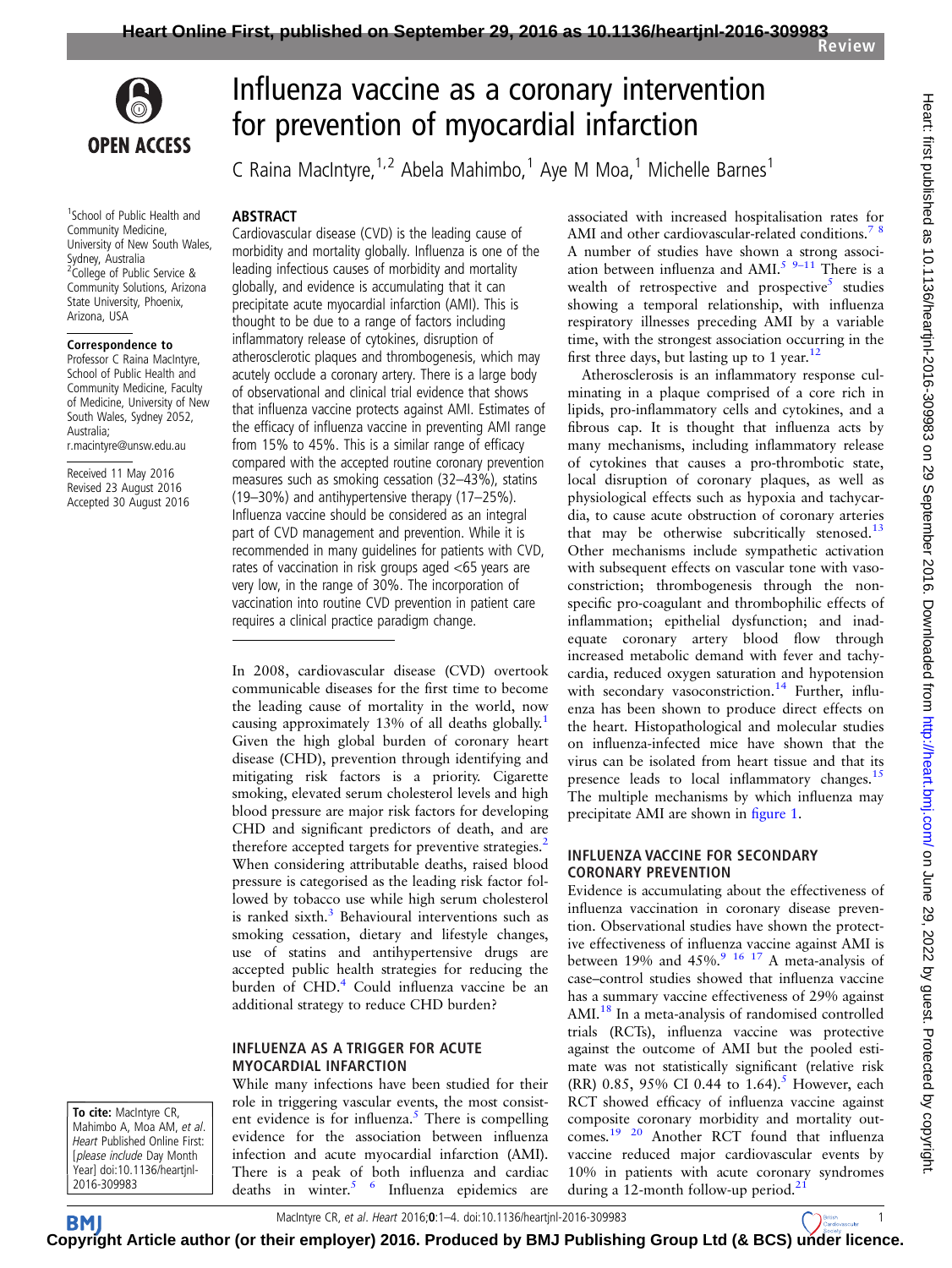<span id="page-1-0"></span>

If influenza vaccine protects against AMI, the mechanism is through preventing influenza, thereby preventing the possibility of AMI triggered by the mechanisms discussed above. An additional putative molecular mechanism for the protective effect of vaccination is that vaccine-induced antibody cross-reacts with a human bradykinin receptor.<sup>[22](#page-2-0)</sup> It is postulated that this interaction could lead to increased levels of nitric oxide, which increases the efficiency of myocardial oxygen use, as well as leading to increased blood flow through vasodilation and possible angiogenesis.

#### SMOKING CESSATION FOR SECONDARY PREVENTION

A significant body of evidence exists supporting that smoking cessation is effective in the secondary prevention of AMI and reduces AMI mortality rates.<sup>[4 23](#page-2-0)-25</sup> The OASIS 5 study revealed that adherence to smoking cessation interventions among recent quitters within 6 months of an index AMI was associated with a [4](#page-2-0)3% RR reduction for recurrent myocardial infarction.<sup>4</sup> The survival and ventricular enlargement (SAVE) trial found that smoking cessation among people who had left ventricular systolic dysfunction secondary to AMI was associated with a 32% reduction in risk of death/recurrent myocardial infarction during a median follow-up period of 42 months.<sup>26</sup> Pooled estimates from one systematic review revealed that people with established CHD who quit smoking had a 32% and 36% risk reduction in nonfatal myocardial infarction and all-cause mortality, respectively. $24$ 

#### ANTIHYPERTENSIVE MEDICATION FOR SECONDARY **PREVENTION**

Individual RCTs have established the efficacy of antihypertensive medications in secondary prevention of AMI to be approximately 20–25% despite the differences in the study populations in terms of presence or absence of left ventricular dysfunction or heart failure.<sup>26–[29](#page-2-0)</sup> In addition, a systematic review focusing on specific antihypertensive agents showed that the use of long-term β-blockers reduces the risk of reinfarction by approximately 25%.<sup>30</sup> In their meta-analysis, Pepine et  $al<sup>31</sup>$  $al<sup>31</sup>$  $al<sup>31</sup>$  demonstrated that verapamil reduced the incidence of non-fatal reinfarction by 21% among patients with CVDs. In patients with preserved left ventricular function, ACE inhibitors have been shown to be effective in the secondary prevention of both fatal and non-fatal myocardial infarction by  $17.3\%$ .<sup>32</sup> The role of calcium antagonists in secondary prevention has been controversial, with some studies showing calcium antagonists to be more harmful than beneficial, particularly in increasing the risk of AMI among

hypertensive patients.<sup>33</sup>  $34$  It has been argued however that individual calcium antagonists should be taken into consideration while analysing their efficacy.<sup>[31](#page-2-0)</sup>

#### STATINS FOR SECONDARY PREVENTION

Several studies have investigated the impact of statins in the secondary prevention of coronary heart diseases. RCTs involving patients from a range of age groups, different cholesterol levels, C reactive protein levels with/without a history of angina or previous myocardial infarction have revealed statin efficacy ranging from 19% to 30%.  $35-37$  $35-37$ 

Afilalo et  $al^{38}$  $al^{38}$  $al^{38}$  conducted a meta-analysis that showed that statins reduced the risk of reinfarction by 26%. These findings are similar to other meta-analyses done by Cholesterol Treatment Trialists Collaborators, Sheng et al and Gould *et al*,<sup>39–[41](#page-3-0)</sup> who reported 23%, 28% and 29.5% RR reduction of myocardial infarction, respectively. When comparing the efficacy of statins by gender, the overall risk reduction of major coronary events was found to be similar among men and women (approximately 30%). $42$  When assessing the efficacy of intensive (high dose) versus less intensive statin therapies (low dose), a meta-analysis of RCTs established that more intensive statin therapy was associated with a further 17% RR reduction of myocardial infarction compared with the latter.<sup>[43](#page-3-0)</sup>

## DOES INFLUENZA VACCINE HAVE A PLACE IN ROUTINE CORONARY PREVENTION?

Despite the large body of evidence supporting a role for influenza vaccine in coronary prevention, rates of influenza vaccination in patients with heart diseases are low,[44](#page-3-0) and vaccination is not a priority among physicians. A significant proportion of healthcare budgets is spent on the acute treatment of AMI and the long-term management of CHD. Costs per year of life saved range from US\$4350 for smoking cessation programmes to US  $$142-760$  for statin use in under 65 year olds.<sup>[45 46](#page-3-0)</sup> Further gains in prevention of CHD would therefore likely be costeffective, especially if using a low-cost strategy such as influenza vaccination. Influenza vaccination is a relatively cheap, safe and evidence-based public health measure that is underused in at-risk populations currently. Influenza vaccination has been shown to be cost-effective in preventing influenza-like illnesses and hospitalisation for pneumonia and influenza, without any consideration of its efficacy in the prevention of  $AMI<sup>47</sup>$  $AMI<sup>47</sup>$  $AMI<sup>47</sup>$  It is therefore likely that influenza vaccine could be highly costeffective in the prevention of AMI particularly for high-risk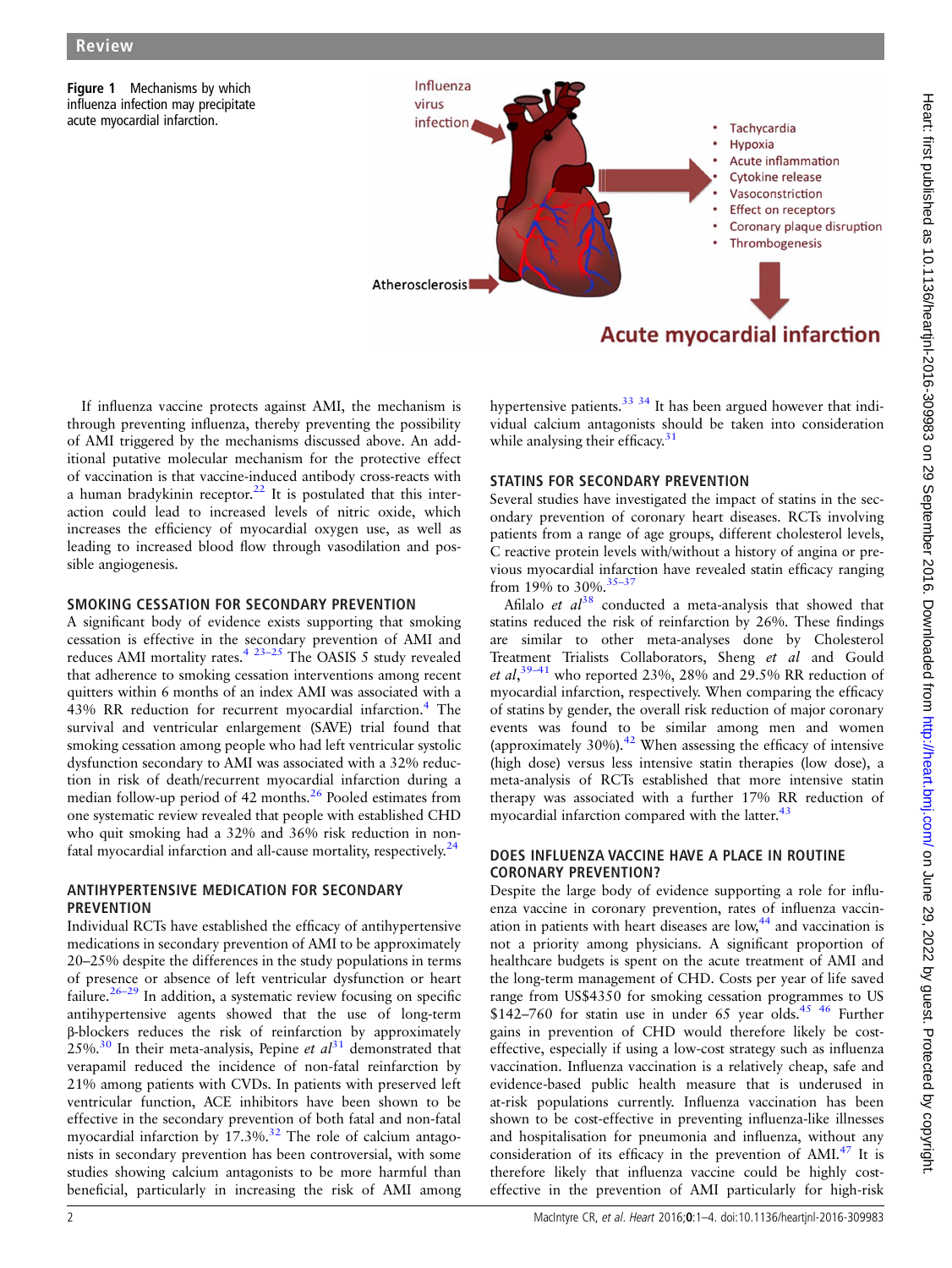<span id="page-2-0"></span>Table 1 Efficacy of accepted coronary interventions and influenza vaccine in the prevention of myocardial infarction

| <b>Coronary intervention</b>               | <b>Prevention</b> | <b>Intervention</b><br>efficacy/effectiveness<br>against acute<br>myocardial infarction (%) |
|--------------------------------------------|-------------------|---------------------------------------------------------------------------------------------|
| Smoking cessation <sup>4</sup> $23-25$     | Secondary         | $32 - 43$                                                                                   |
| Statins <sup>38</sup>                      | Secondary         | $19 - 30$                                                                                   |
| Antihypertensive drugs <sup>26-29</sup> 32 | Secondary         | $17 - 25$                                                                                   |
| Influenza vaccine <sup>5</sup> 9 18        | Secondary         | $15 - 45$                                                                                   |

people. Table 1 summarises the range of efficacy of accepted coronary interventions compared with influenza vaccination and highlights the potential gains of including vaccination in routine prevention of CHD.

A well-powered RCT of influenza vaccine in AMI prevention would add to the available evidence.<sup>48</sup> However, there is already compelling evidence that influenza vaccine should be considered as an integral part of CHD management and prevention. While it is recommended in many guidelines for patients with coronary artery disease, rates of vaccination in risk groups aged  $\lt 65$  years are low.<sup>[49](#page-3-0)</sup> In addition, this recommendation is seen as one that aims to prevent influenza, rather than to reduce the risk of AMI. A paradigm change may be required to encourage clinicians to see influenza vaccine as a cheap, safe and effective additional prevention strategy for patients with CHD.

Contributors CRM: conceived study idea, wrote and revised the manuscript. AM: conducting literature review and drafting of manuscript. AMM: contributed to revision and submission of manuscript. MB: contributed to drafting of manuscript.

Competing interests CRM has received in-kind support and funding for investigator-driven research from GlaxoSmithKline, Pfizer, Merck and bioCSL, and has sat on advisory boards for Merck, GlaxoSmithKline and Pfizer.

Provenance and peer review Not commissioned; externally peer reviewed.

Open Access This is an Open Access article distributed in accordance with the Creative Commons Attribution Non Commercial (CC BY-NC 4.0) license, which permits others to distribute, remix, adapt, build upon this work non-commercially, and license their derivative works on different terms, provided the original work is properly cited and the use is non-commercial. See: [http://creativecommons.org/](http://creativecommons.org/licenses/by-nc/4.0/) [licenses/by-nc/4.0/](http://creativecommons.org/licenses/by-nc/4.0/)

#### REFERENCES

- 1 World Health Organization (WHO). Cardiovascular diseases (CVDs). [http://www.](http://www.who.int/mediacentre/factsheets/fs317/en/) [who.int/mediacentre/factsheets/fs317/en/](http://www.who.int/mediacentre/factsheets/fs317/en/) (accessed 4 Apr 2016).
- 2 Kannel WB. Hypertension, blood lipids, and cigarette smoking as co-risk factors for coronary heart disease. Ann N Y Acad Sci 1978;304:128–39.
- 3 World Health Organization (WHO). Global status report on noncommunicable diseases 2010. Description of the global burden of NCDs, their risk factors and determinants. 2011. [http://www.who.int/nmh/publications/ncd\\_report\\_chapter1.](http://www.who.int/nmh/publications/ncd_report_chapter1.pdf?ua=1) [pdf?ua=1](http://www.who.int/nmh/publications/ncd_report_chapter1.pdf?ua=1) (accessed Jan 2015).
- 4 Chow CK, Jolly S, Rao-Melacini P, et al. Association of diet, exercise, and smoking modification with risk of early cardiovascular events after acute coronary syndromes. [Circulation](http://dx.doi.org/10.1161/CIRCULATIONAHA.109.891523) 2010;121:750–8.
- 5 Warren-Gash C, Smeeth L, Hayward AC. Influenza as a trigger for acute myocardial infarction or death from cardiovascular disease: a systematic review. [Lancet Infect](http://dx.doi.org/10.1016/S1473-3099(09)70233-6) [Dis](http://dx.doi.org/10.1016/S1473-3099(09)70233-6) 2009;9:601–10.
- 6 Collins SD. Excess mortality from causes other than influenza and pneumonia during influenza epidemics. [Public Health Reports \(1896](http://dx.doi.org/10.2307/4580606)-1970) 1932;47:2159-79.
- 7 Madjid M, Miller CC, Zarubaev VV, et al. Influenza epidemics and acute respiratory disease activity are associated with a surge in autopsy-confirmed coronary heart disease death: results from 8 years of autopsies in 34,892 subjects. [Eur Heart J](http://dx.doi.org/10.1093/eurheartj/ehm035) 2007;28:1205–10.
- 8 Yap FH, Ho PL, Lam KF, et al. Excess hospital admissions for pneumonia, chronic obstructive pulmonary disease, and heart failure during influenza seasons in Hong Kong. [J Med Virol](http://dx.doi.org/10.1002/jmv.20135) 2004;73:617–23.
- 9 MacIntyre CR, Heywood AE, Kovoor P, et al. Ischaemic heart disease, influenza and influenza vaccination: a prospective case control study. [Heart](http://dx.doi.org/10.1136/heartjnl-2013-304320) 2013;99:1843-8.

10 Clayton T, Capps NE, Stephens NG, et al. Recent respiratory infection and the risk of myocardial infarction. [Heart](http://dx.doi.org/10.1136/hrt.2004.046920) 2005;91:1601–2.

Review

- 11 Guan X, Yang W, Sun X, et al. Association of influenza virus infection and inflammatory cytokines with acute myocardial infarction. Infl[ammation Res](http://dx.doi.org/10.1007/s00011-012-0449-3) 2012;61:591–8.
- 12 Meier CR, Jick SS, Derby LE, et al. Acute respiratory-tract infections and risk of first-time acute myocardial infarction. [Lancet](http://dx.doi.org/10.1016/S0140-6736(97)11084-4) 1998;351:1467–71.
- 13 Corrales-Medina VF, Suh KN, Rose G, et al. Cardiac complications in patients with community-acquired pneumonia: a systematic review and meta-analysis of observational studies. [PLoS Med](http://dx.doi.org/10.1371/journal.pmed.1001048) 2011;8:e1001048.
- 14 Corrales-Medina VF, Madjid M, Musher DM. Role of acute infection in triggering acute coronary syndromes. [Lancet Infect Dis](http://dx.doi.org/10.1016/S1473-3099(09)70331-7) 2010;10:83–92.
- 15 Fislova T, Gocnik M, Sladkova T, et al. Multiorgan distribution of human influenza A virus strains observed in a mouse model. [Arch Virol](http://dx.doi.org/10.1007/s00705-009-0318-8) 2009;154:409-19.
- 16 Hsu SY, Chen FL, Liaw YP, et al. A matched influenza vaccine strain was effective in reducing the risk of acute myocardial infarction in elderly persons: a population-based study. [Medicine \(Baltimore\)](http://dx.doi.org/10.1097/MD.0000000000002869) 2016;95:e2869.
- 17 Siriwardena AN, Gwini SM, Coupland CAC. Influenza vaccination, pneumococcal vaccination and risk of acute myocardial infarction: matched case–control study. [CMAJ](http://dx.doi.org/10.1503/cmaj.091891) 2010;182:1617–23.
- 18 Barnes M, Heywood AE, Mahimbo A, et al. Acute myocardial infarction and influenza: a meta-analysis of case-control studies. [Heart](http://dx.doi.org/10.1136/heartjnl-2015-307691) 2015;101:1738-47.
- 19 Ciszewski A, Bilinska ZT, Brydak LB, et al. Influenza vaccination in secondary prevention from coronary ischaemic events in coronary artery disease: FLUCAD study. [Eur Heart J](http://dx.doi.org/10.1093/eurheartj/ehm581) 2008;29:1350-8.
- 20 Gurfinkel EP, Leon de la Fuente R, Mendiz O, et al. Flu vaccination in acute coronary syndromes and planned percutaneous coronary interventions (FLUVACS) Study. [Eur Heart J](http://dx.doi.org/10.1016/j.ehj.2003.10.018) 2004;25:25–31.
- 21 Phrommintikul A, Kuanprasert S, Wongcharoen W, et al. Influenza vaccination reduces cardiovascular events in patients with acute coronary syndrome. [Eur Heart J](http://dx.doi.org/10.1093/eurheartj/ehr004) 2011;32:1730–5.
- 22 Veljkovic V, Glisic S, Veljkovic N, et al. Influenza vaccine as prevention for cardiovascular diseases: possible molecular mechanism. [Vaccine](http://dx.doi.org/10.1016/j.vaccine.2014.07.007) 2014;32:6569–75.
- 23 Shah AM, Pfeffer MA, Hartley LH, et al. Risk of all-cause mortality, recurrent myocardial infarction, and heart failure hospitalization associated with smoking status following myocardial infarction with left ventricular dysfunction. [Am J Cardiol](http://dx.doi.org/10.1016/j.amjcard.2010.05.021) 2010;106:911–16.
- 24 Critchley J, Capewell S. Smoking cessation for the secondary prevention of coronary heart disease. [Cochrane Database Syst Rev](http://dx.doi.org/10.1002/14651858.CD003041) 2003;(4):CD003041.
- 25 World Health Organization (WHO). Prevention of Cardiovascular Disease Guidelines for assessment and management of cardiovascular risk. 2007. [http://www.who.int/](http://www.who.int/cardiovascular_diseases/guidelines/Full%20text.pdf) [cardiovascular\\_diseases/guidelines/Full%20text.pdf](http://www.who.int/cardiovascular_diseases/guidelines/Full%20text.pdf) (accessed Jan 2016).
- 26 Pfeffer MA, Braunwald E, Moyé LA, et al. Effect of captopril on mortality and morbidity in patients with left ventricular dysfunction after myocardial infarction: results of the Survival and Ventricular Enlargement Trial. [N Engl J Med](http://dx.doi.org/10.1056/NEJM199209033271001) 1992;327:669–77.
- 27 Yusuf S, Pepine CJ, Garces C, et al. Effect of enalapril on myocardial infarction and unstable angina in patients with low ejection fractions. [Lancet](http://dx.doi.org/10.1016/0140-6736(92)92889-N) 1992;340:1173-8.
- Yusuf S, Sleight P, Pogue J, et al. Effects of an angiotensin-converting-enzyme inhibitor, ramipril, on cardiovascular events in high-risk patients. The Heart Outcomes Prevention Evaluation Study Investigators. N Engl J Med 2000;342:145–53.
- 29 Ferrari R, Bertrand ME, Remme WJ, et al. Insight into ACE inhibition in the prevention of cardiac events in stable coronary artery disease: the EUROPA trial. Expert Rev Cardiovasc Ther 2007;5:1037–46.
- 30 Yusuf S, Peto R, Lewis J, et al. Beta blockade during and after myocardial infarction: an overview of the randomized trials. [Prog Cardiovasc Dis](http://dx.doi.org/10.1016/S0033-0620(85)80003-7) 1985;27:335–71.
- 31 Pepine CJ, Faich G, Makuch R. Verapamil use in patients with cardiovascular disease: an overview of randomized trials. [Clin Cardiol](http://dx.doi.org/10.1002/clc.4960210906) 1998:21:633-41.
- 32 Saha SA, Molnar J, Arora RR. Tissue ACE inhibitors for secondary prevention of cardiovascular disease in patients with preserved left ventricular function: a pooled meta-analysis of randomized placebo-controlled trials. [J Cardiovasc Pharmacol Ther](http://dx.doi.org/10.1177/1074248407304791) 2007;12:192–204.
- 33 Held PH, Yusuf S. Effects of β-blockers and calcium channel blockers in acute myocardial infarction. [Eur Heart J](http://dx.doi.org/10.1093/eurheartj/14.suppl_F.18) 1993;14(Suppl F):18-25.
- 34 Yusuf S, Held P, Furberg C. Update of effects of calcium antagonists in myocardial infarction or angina in light of the second Danish Verapamil Infarction Trial (DAVIT-II) and other recent studies. [Am J Cardiol](http://dx.doi.org/10.1016/0002-9149(91)90944-G) 1991;67:1295–7.
- 35 Tonkin A, Aylward P, Colquhoun D, et al. Prevention of cardiovascular events and death with pravastatin in patients with coronary heart disease and a broad range of initial cholesterol levels. [N Engl J Med](http://dx.doi.org/10.1056/NEJM199811053391902) 1998;339:1349-57.
- 36 Scandinavian Simvastatin Survival Study Group. Randomised trial of cholesterol lowering in 4444 patients with coronary heart disease: the Scandinavian Simvastatin Survival Study (4S). Lancet 1994;344:1383–9.
- 37 Sacks FM, Pfeffer MA, Moye LA, et al. The effect of pravastatin on coronary events after myocardial infarction in patients with average cholesterol levels.